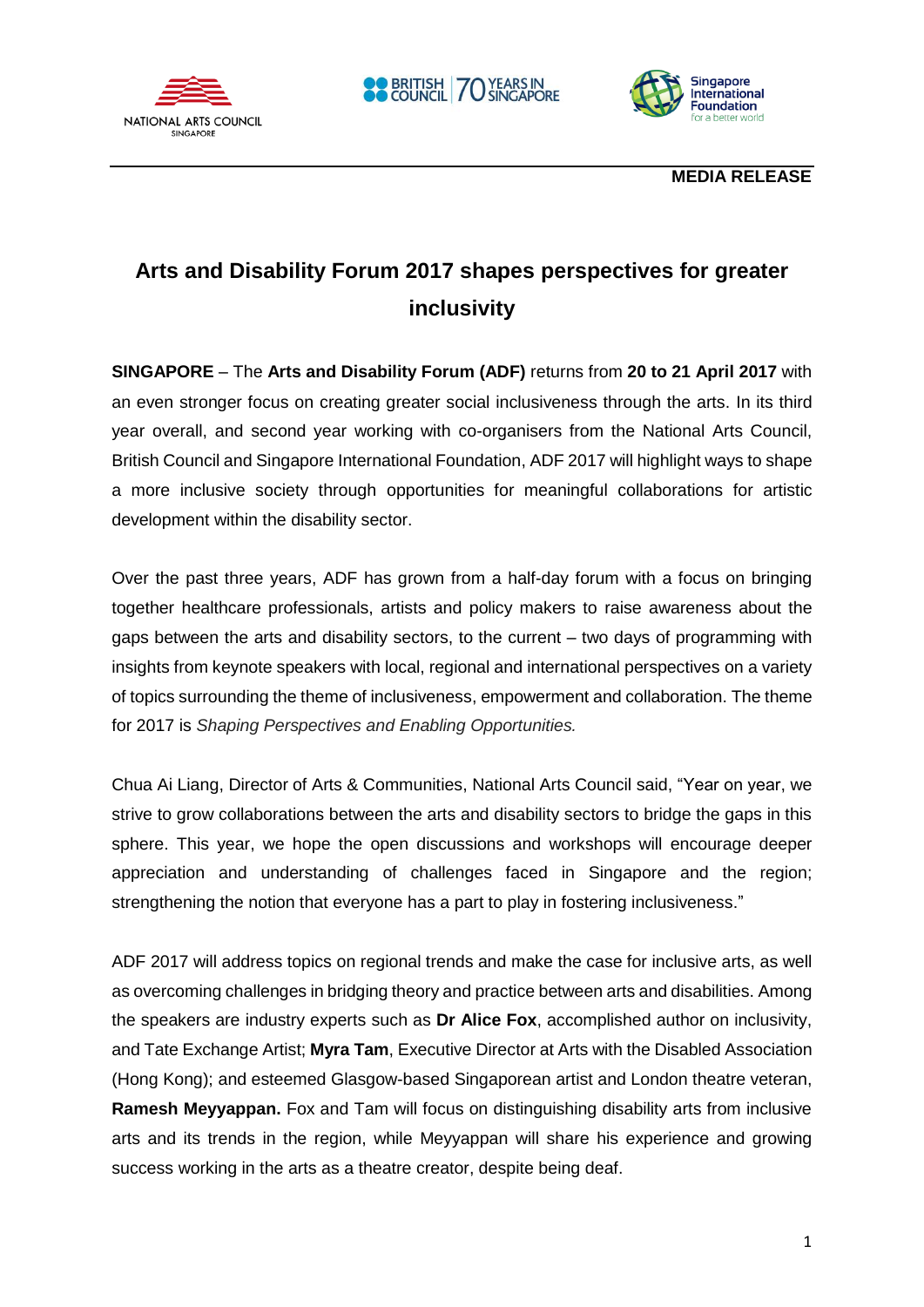Dr Sarah Meisch Lionetto, Director of Arts from the British Council said, "The British Council is focusing its efforts in Inclusive Arts this year. The campaign endeavours to inspire people to develop full and equal access to the arts via awareness and skills and to create an appreciation of inclusivity as central to the vitality and dynamism of the arts. It's about removing a homogenous image of the arts scene, cultivating more access and diversity and creating opportunity."

During the first day of ADF, the programme will engage Forum participants in Focus Group Discussions on ways to support and empower persons with disabilities to integrate and participate actively in the community. These conversations will galvanise multi-sectorial players to come together to envision a way forward for the arts in fostering a more inclusive society for Singapore. The discussions will inform stakeholders in the field of arts and disability, and in considering recommendations from the Singapore's Third Enabling Masterplan, a plan that aims to build a more inclusive society for persons with disabilities.

Soh Lai Yee, Head of Cultural Exchange, the Singapore International Foundation, said, "The SIF's Arts for Good initiative seeks to connect communities, leverages cross-cultural wisdom and arts-based activities for positive social change. The ADF is a tremendous opportunity to connect people from multiple sectors and across cultures and borders to work towards a common goal of fostering an inclusive society for all."

The second day of the Forum will feature a half-day workshop covering the topics of 'Inclusive Artmaking 101' by Dr Alice Fox and 'Tools, Considerations and Approaches in Programming for Diverse Audiences' by Myra Tam.

ADF 2017 will take place on 20 and 21 April at The Enabling Village. For more information, please visit www.artsanddisability2017.sg

###

For more information please read:

Annex A: Programme Schedule

Annex B: Keynote Speakers Biographies

For media queries, please contact:

**Mollie Snyder Community Community Community Community Community Community Community Community Community Community Ogilvy Public Relations Council Council** National Arts Council mollie.snyder@ogilvy.com / 6213 7930 low zhaoting@nac.gov.sg / 6346 9425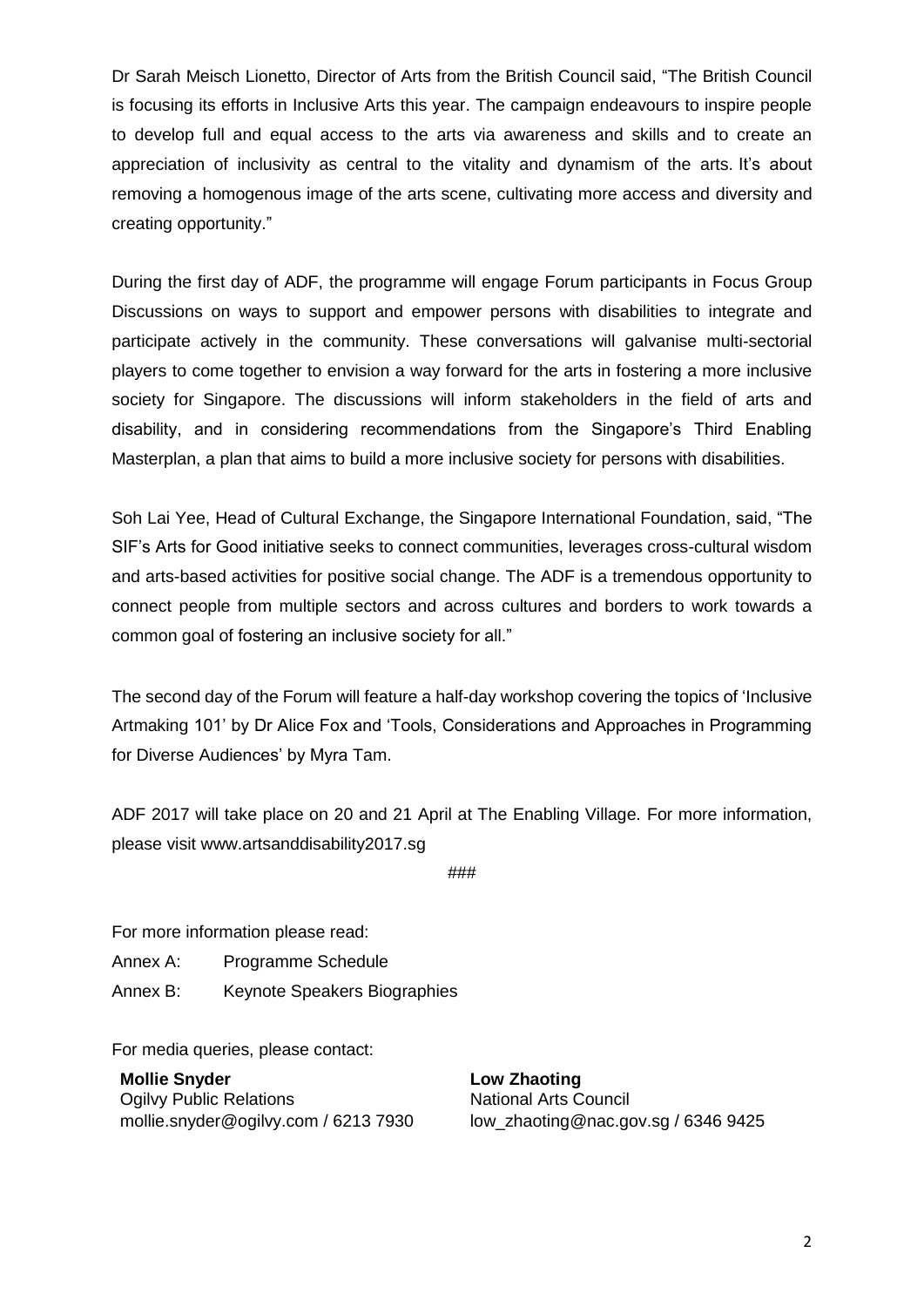## **ABOUT THE NATIONAL ARTS COUNCIL (NAC)**

The National Arts Council champions the arts in Singapore. By nurturing creative excellence and supporting broad audience engagement, we want to develop Singapore as a distinctive global city where the arts inspire our people and connect our communities. We preserve our rich, cultural traditions while we cultivate accomplished artists and vibrant companies for the future. Our support for the arts is comprehensive – from grants and partnerships to industry facilitation and arts housing. The Council welcomes greater private and corporate giving to and through the arts so that together we can make the arts an integral part of everyone's lives. For more information on the Council's mission and plans, visit www.nac.gov.sg.

#### **About British Council**

The British Council is the UK's international organisation for cultural relations and educational opportunities. We create friendly knowledge and understanding between the people of the UK and other countries. Using the UK's cultural resources we make a positive contribution to the countries we work with – changing lives by creating opportunities, building connections and engendering trust.

We work with over 100 countries across the world in the fields of arts and culture, English language, education and civil society. Each year we reach over 20 million people face-to-face and more than 500 million people online, via broadcasts and publications.

Founded in 1934, we are a UK charity governed by Royal Charter and a UK public body. The majority of our income is raised delivering a range of projects and contracts in English teaching and examinations, education and development contracts and from partnerships with public and private organisations. Eighteen per cent of our funding is received from the UK government.

#### **About the Singapore International Foundation**

The Singapore International Foundation makes friends for a better world. We build enduring relationships between Singaporeans and world communities, and harness these friendships to enrich lives and effect positive change. Our work is anchored in the belief that cross-cultural interactions provide insights that strengthen understanding. These exchanges inspire action and enable collaborations for good. Our programmes bring people together to share ideas, skills and experiences in areas such as healthcare, education, the environment, arts and culture, as well as livelihood and business. We do this because we believe we all can, and should, do our part to build a better world, one we envision as peaceful, inclusive and offering opportunities for all. Find out more at www.sif.org.sg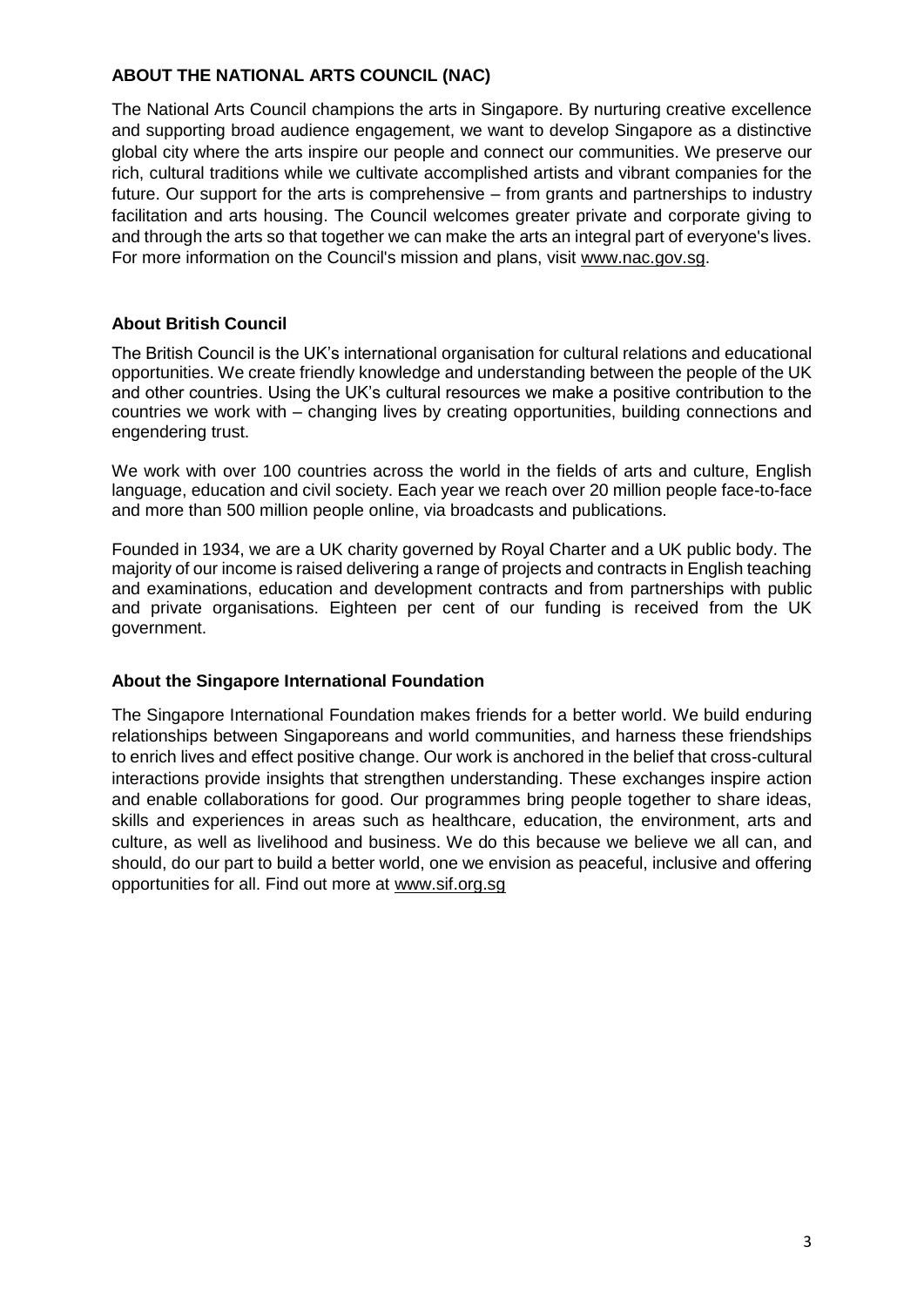## **ANNEX A**

## **Programme Schedule**

| DAY <sub>1</sub>   |                                                                                                                                                                                                               |                                                                                                                                                                                                                                                                                                      |  |
|--------------------|---------------------------------------------------------------------------------------------------------------------------------------------------------------------------------------------------------------|------------------------------------------------------------------------------------------------------------------------------------------------------------------------------------------------------------------------------------------------------------------------------------------------------|--|
| <b>TIME</b>        | <b>ITEM/VENUE</b>                                                                                                                                                                                             |                                                                                                                                                                                                                                                                                                      |  |
| $08:30 -$<br>09:00 | Registration                                                                                                                                                                                                  |                                                                                                                                                                                                                                                                                                      |  |
| $09:00 -$<br>09:30 | Welcome speech by Guest-of-Honour                                                                                                                                                                             |                                                                                                                                                                                                                                                                                                      |  |
| $09:30 -$<br>10:30 | <b>Making the Case for Inclusive Arts</b><br>Keynote speech by Dr Alice Fox                                                                                                                                   |                                                                                                                                                                                                                                                                                                      |  |
| $10:30 -$<br>10:50 | Tea break                                                                                                                                                                                                     |                                                                                                                                                                                                                                                                                                      |  |
| $10:50 -$<br>11:50 | Regional Trends in Inclusive Arts Programming: Hong Kong<br>Keynote speech by Myra Tam, Arts with the Disabled Association Hong Kong                                                                          |                                                                                                                                                                                                                                                                                                      |  |
| $11:50 -$          | Overcoming Challenges in Bridging Theory and Practice in Arts & Disability                                                                                                                                    |                                                                                                                                                                                                                                                                                                      |  |
| 12:40              | Panel discussion by:                                                                                                                                                                                          |                                                                                                                                                                                                                                                                                                      |  |
|                    | Myra Tam<br>$\bullet$                                                                                                                                                                                         |                                                                                                                                                                                                                                                                                                      |  |
|                    | Dr Alice Fox<br>$\bullet$                                                                                                                                                                                     |                                                                                                                                                                                                                                                                                                      |  |
|                    | Ramesh Meyyappan<br>$\bullet$                                                                                                                                                                                 |                                                                                                                                                                                                                                                                                                      |  |
|                    | Fatima Mustafa, Director (Disability), MSF<br>$\bullet$<br>Maureen Goh, Very Special Arts                                                                                                                     |                                                                                                                                                                                                                                                                                                      |  |
| $12:45 -$          | Lunch break                                                                                                                                                                                                   |                                                                                                                                                                                                                                                                                                      |  |
| 14:00              |                                                                                                                                                                                                               |                                                                                                                                                                                                                                                                                                      |  |
| $14:00 -$          | Artist Sharing: Spotlight on performer Ramesh Meyyappan                                                                                                                                                       |                                                                                                                                                                                                                                                                                                      |  |
| 14:30              | Keynote speech by Ramesh Meyyappan                                                                                                                                                                            |                                                                                                                                                                                                                                                                                                      |  |
|                    | Track A (140 pax)                                                                                                                                                                                             | Track B (40 pax)                                                                                                                                                                                                                                                                                     |  |
| $14:30 -$<br>15:15 | Moving forward in overcoming gaps<br>in Arts & Disability                                                                                                                                                     | <b>Inclusive Programming</b><br>Moderated by Jean Ng                                                                                                                                                                                                                                                 |  |
|                    | Panel discussion with:<br>Myra Tam<br>$\bullet$<br>Let's Play Lah! Volunteers<br>$\bullet$<br>Luanne Poh, theatre producer<br>$\bullet$<br>Caroline Lee, Director, THK<br>$\bullet$<br><b>EIPIC</b>           | Panel discussion with:<br>Dr Alice Fox<br>$\bullet$<br>Hina, Redeafination<br>$\bullet$<br>R Chandran, Very Special Theatrics<br>$\bullet$<br>Ministry of Bellz<br>$\bullet$<br>Joshua Yang, Vertical Submarine<br>$\bullet$<br>and teaching artist at Pathlight<br>School<br>Jean Loo, Superhero Me |  |
|                    | Topics to cover:<br>1. Communicating the value of the<br>arts (advocacy & impact)<br>2. Activating spaces and people<br>(volunteers, venues, institutions)<br>3. Identifying resources (funding,<br>training) | Topics to cover:<br>1. Conceptualizing an inclusive<br>programme<br>Ethics and considerations<br>2.<br>3.<br>Programme design                                                                                                                                                                        |  |
| $15:15 -$<br>16:15 | <b>Focus Group Discussions (FGD)</b><br>Identifying resources<br>Activating spaces and people<br>Advocacy and impact<br>$\bullet$<br>Programme design                                                         |                                                                                                                                                                                                                                                                                                      |  |
| $16:15 -$<br>16:45 | Tea break                                                                                                                                                                                                     |                                                                                                                                                                                                                                                                                                      |  |
| $16:45 -$<br>17:00 | <b>Presentation of findings from FGD &amp; Closing Speech</b><br>by Singapore International Foundation                                                                                                        |                                                                                                                                                                                                                                                                                                      |  |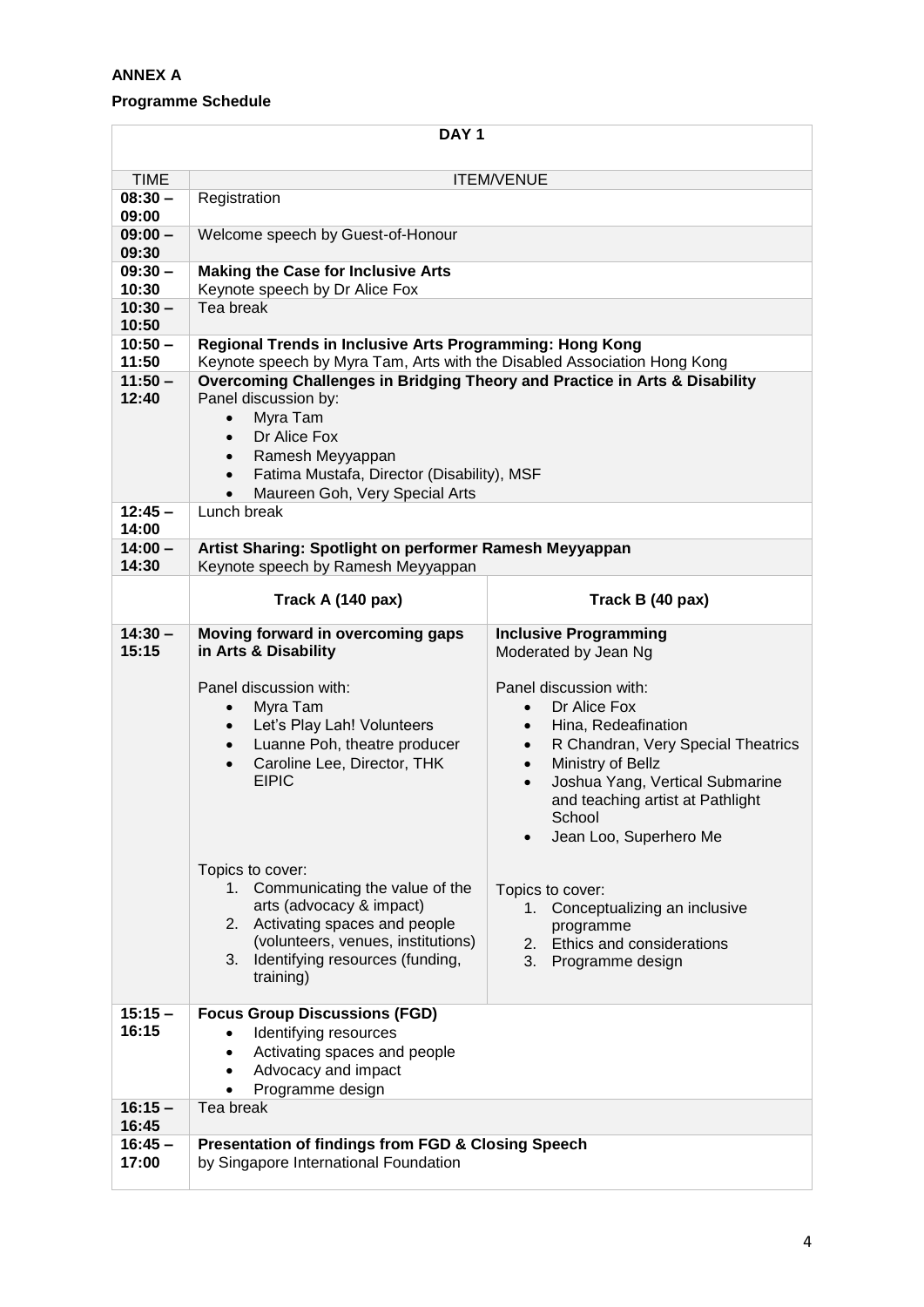| DAY <sub>2</sub>         |                                                                                                                                                                                                                                                                                                           |                                                                                                                                                                                                                                     |
|--------------------------|-----------------------------------------------------------------------------------------------------------------------------------------------------------------------------------------------------------------------------------------------------------------------------------------------------------|-------------------------------------------------------------------------------------------------------------------------------------------------------------------------------------------------------------------------------------|
| $09:00 -$<br>13:00/16:00 | <b>WORKSHOP (ONE DAY)</b><br><b>Inclusive Artmaking 101 by Dr</b><br><b>Alice Fox</b>                                                                                                                                                                                                                     | WORKSHOP (HALF DAY)<br>Tools, considerations and approaches in<br>programming for diverse audiences by<br><b>Myra Tam</b>                                                                                                           |
|                          | An interactive creative session to<br>equip artists interested in<br>collaborating with persons with<br>disabilities. This workshop will explore<br>the role of artists in classrooms, and<br>considerations of the effects of<br>changing roles and space when<br>working with people with disabilities. | A hands-on introduction to creative<br>approaches in integrating accessibility into<br>programmes. This workshop will encourage<br>participants to start considering a more<br>inclusive approach in arts spaces and<br>programmes. |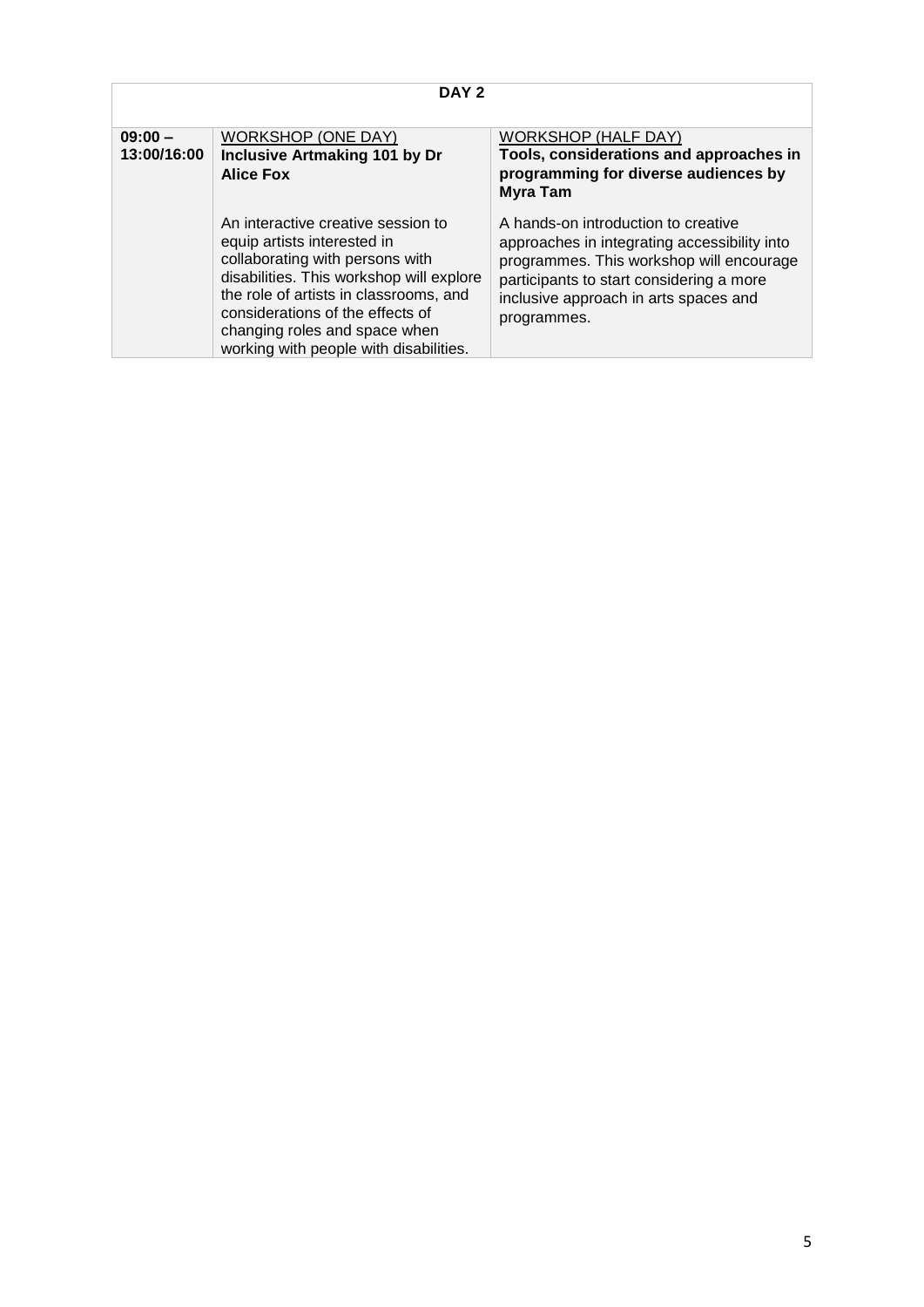### **Dr. Alice Fox**

**Alice Fox** is an expert on arts education and practice for social inclusivity with a career history of initiating successful collaborative projects. Alice has initiated radical new arts collaborations between university students and local community groups which aim to develop appropriate and meaningful inclusive arts practice between artists with and without learning disabilities. She lectures and researches in fine art practice with a role as assistant head of school and is course leader and founder of the pioneering MA Inclusive Arts Practice. Alice Fox is the Artistic Director of the Rocket Artists group which consists of fourteen artists; some have learning disabilities others are lecturers/artists at the University of Brighton. Funded by the Arts Council England since 2005 they regularly meet to make art in their own studio.

In recent times, Alice has initiated progressive new arts collaborations between university students and local community groups aimed at developing appropriate and meaningful inclusive arts practices between artists with and without learning disabilities. Her ground breaking book, *Inclusive Arts Practice and Research,* interrogates this exciting and newly emergent field, presenting a radical call for collaboration on equal terms.



#### **Myra Tam**

**Myra Tam** is currently the Executive Director at Arts with the Disabled Association (Hong Kong). She has previously held the position of Development Manager with Hong Kong Philharmonic Orchestra and Hong Kong Arts Festival, and continues her role as an educator for the Professional Diploma in Arts Administration at Hong Kong Baptist University School of Continuing Education.